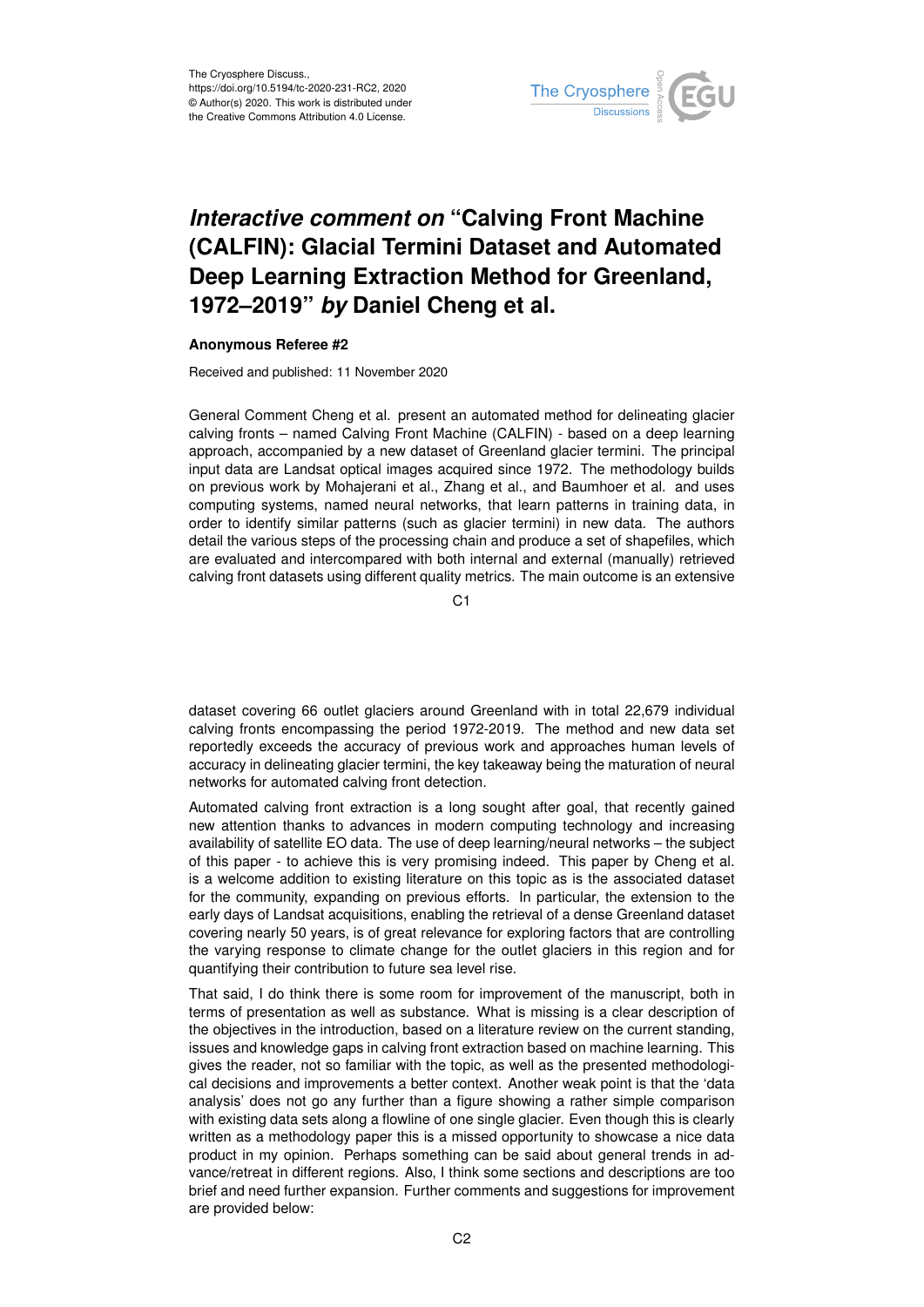Specific Comments:

Pg  $1 -$  Ln 2: The results uses  $\rightarrow$  the method uses

Pg 1 – Ln 6: CALFIN provides improvements: briefly describe these improvements

Pg 1 – Ln 7: CALFIN's ability to generalize to SAR imagery is also evaluated: briefly describe the outcome.

Pg 1 – Ln 8: ..deviating by 2.25 px -> deviating by on average 2.25 px

Pg 2 – Ln 4: Previous techniques -> Previous automated techniques

Pg  $2 - \text{Ln } 3$ : ... is a a strong...  $\rightarrow$  is a strong

Pg 2 – Ln 7: Something seems to be missing after this sentence, what has been done already on this topic and what are you going to do/improve in this study? See also above issue raised above.

Pg 2 – Ln 9: Sect 4.1 -> Sect 4

Pg 2 – Ln 9/10: Sect. 5 and Sect. 6 shows as well as discusses the results -> Sect. 5 and Sect. 6 show and discuss the results.

Pg 2 – Ln 12: Sentinel: Sentinel-1 or 2? Not clear from table or text.

Pg 2 – Section 2: This section is too brief and there is no need to add the table if only Landsat data is used in the current work as stated. Aside, it is not clear which Sentinel is meant, e.g. the Sentinel-1 SAR satellite has a repeat cycle of 6/12, not 10/12, Sentinel-2 has 10 days but is optical. Why not use higher resolution 15 m panchromatic band Landsat data?

Pg 2 – Ln 15: The basin selection is based on high drainage volume, based on what source? Also, for robust methodological development it is better to base the selection of study sites on different (fjord/glacier) morphology, scale or front type (e.g. with melange, no melange).

C3

Pg 2 – Ln 20: remove space at beginning.

Pg 3 – Ln 1: This produces -> This results in

Pg 4 – Ln 2: resized: Do you mean crop or actually resize, as the latter would involve changing the resolution?

Pg 4 – Ln 1: ..cloud pixel.. -> how are the cloud pixels identified? Did you include a cloud detection?

Pg 4 – ln 14/16: encoder/decoder: it would be nice to show this in the figure for clarity

Pg 4 – Ln 22: 224 px: wasn't it 256, can you clarify?

Pg 4 – Ln 22: What is the effect of the reduction in input resolution?

Pg 6 – Ln 4: This section is too brief and needs more details on the confidence measure and applied filter criteria.

Pg 6 – Ln 12: Fjord boundary masks: how are these created and based on what source data? Can you expand on this? Also, are they static for the whole time series? I can imagine that ice thinning over several decades affects the ice/ocean/fjord boundary.

Pg 6 – Ln 18: ... verification each. . . -> verification of each

Pg 7 – Ln 2: error -> the error

Pg  $7 - \text{Ln } 7$ : data that is  $\rightarrow$  data that are

Pg  $8 -$  Ln 2: list tables that print  $\rightarrow$  show tables with

Pg 8 – Ln 8: CALFIN-VS-L7-only/none: explain what this means

Pg 8 – Ln 11: Antarctic basins: this contradicts Pg 2 - Ln 14 stating that the area of interest is restricted to Greenland

Pg 8 – section 4.3.1: The varying conversion of pixels to distance in this paragraph is confusing, can you clarify this, what is the pixel resolution, how is this calculated, why